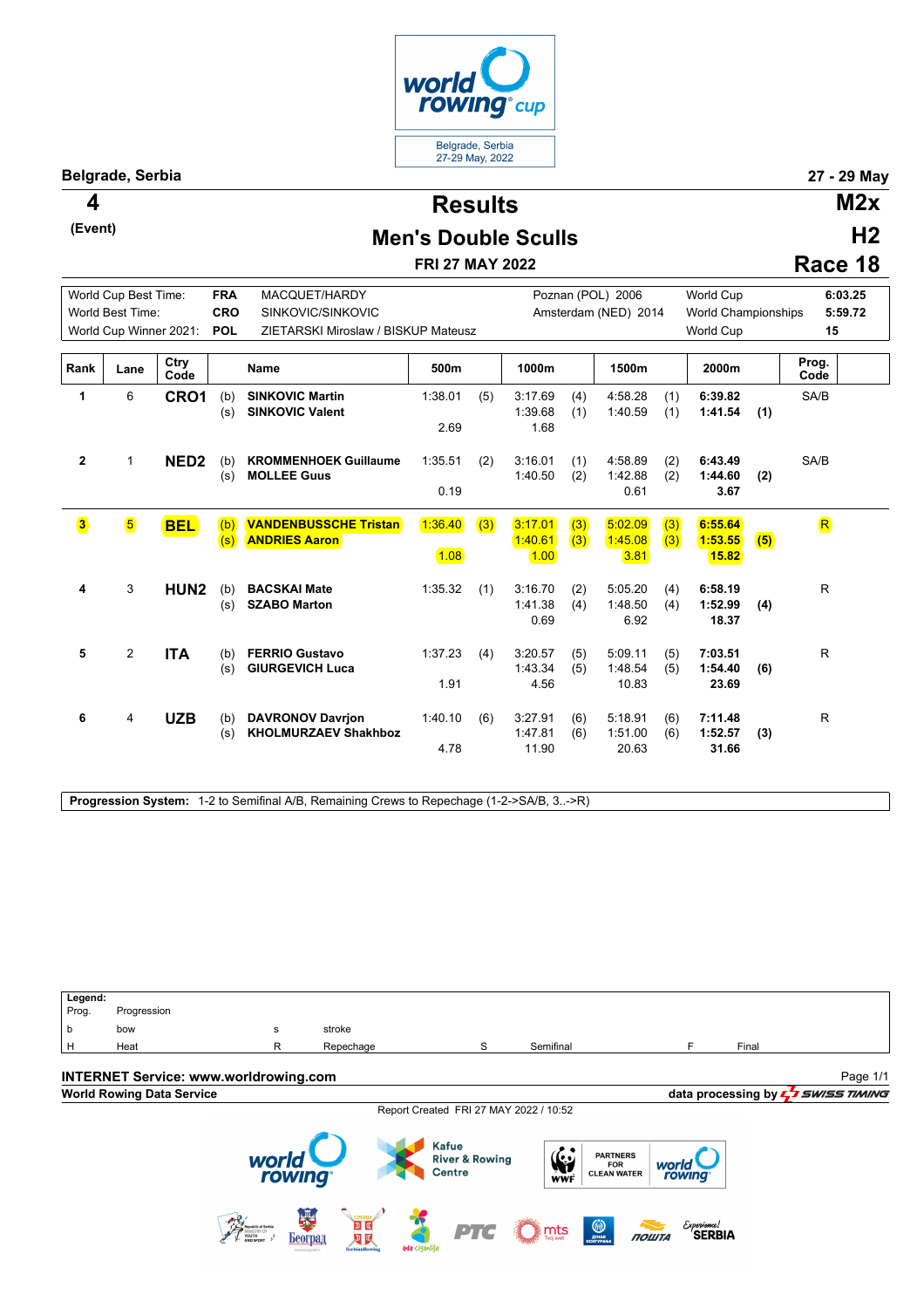

**(Event)**

**Results 4 M2x**

## **Men's Double Sculls**

**FRI 27 MAY 2022**

|         | R1 |
|---------|----|
| Race 49 |    |

| World Cup Best Time:<br>World Best Time: |                         |              | <b>FRA</b><br>MACQUET/HARDY |                                                                   |                 |     |                            |            | Poznan (POL) 2006           |            | <b>World Cup</b>            | 6:03.25 |               |
|------------------------------------------|-------------------------|--------------|-----------------------------|-------------------------------------------------------------------|-----------------|-----|----------------------------|------------|-----------------------------|------------|-----------------------------|---------|---------------|
|                                          |                         |              | CRO<br>SINKOVIC/SINKOVIC    |                                                                   |                 |     | Amsterdam (NED) 2014       |            |                             |            | <b>World Championships</b>  | 5:59.72 |               |
| World Cup Winner 2021:                   |                         |              | <b>POL</b>                  | ZIETARSKI Miroslaw / BISKUP Mateusz                               |                 |     |                            |            |                             |            | World Cup                   | 15      |               |
| Rank                                     | Lane                    | Ctry<br>Code |                             | <b>Name</b>                                                       | 500m            |     | 1000m                      |            | 1500m                       |            | 2000m                       |         | Prog.<br>Code |
| 1                                        | 3                       | <b>CZE</b>   | (b)<br>(s)                  | <b>PODRAZIL Jakub</b><br><b>CINCIBUCH Jan</b>                     | 1:33.12<br>1.04 | (5) | 3:09.13<br>1:36.01<br>1.45 | (4)<br>(3) | 4:44.03<br>1:34.90<br>0.39  | (2)<br>(1) | 6:15.94<br>1:31.91          | (1)     | SA/B          |
| $\overline{\mathbf{2}}$                  | $\overline{\mathbf{4}}$ | <b>BEL</b>   | (b)<br>(s)                  | <b>VANDENBUSSCHE Tristan</b><br><b>ANDRIES Aaron</b>              | 1:32.71<br>0.63 | (4) | 3:08.53<br>1:35.82<br>0.85 | (3)<br>(2) | 4:43.64<br>1:35.11          | (1)<br>(2) | 6:16.01<br>1:32.37<br>0.07  | (2)     | SA/B          |
| 3                                        | 5                       | <b>UKR</b>   | (b)<br>(s)                  | <b>SELIVANOV Oleksii</b><br><b>DOVGODKO Ivan</b>                  | 1:32.08         | (1) | 3:08.50<br>1:36.42<br>0.82 | (2)<br>(4) | 4:45.03<br>1:36.53<br>1.39  | (4)<br>(3) | 6:19.75<br>1:34.72<br>3.81  | (3)     | SA/B          |
| 4                                        | 6                       | GRE2         | (b)<br>(s)                  | <b>PAPAKONSTANTINOU Antonios</b><br><b>PALAIOPANOS Athanasios</b> | 1:32.48<br>0.40 | (3) | 3:07.68<br>1:35.20         | (1)<br>(1) | 4:44.47<br>1:36.79<br>0.83  | (3)<br>(4) | 6:25.09<br>1:40.62<br>9.15  | (5)     | <b>FC</b>     |
| 5                                        | 2                       | <b>ITA</b>   | (b)<br>(s)                  | <b>FERRIO Gustavo</b><br><b>GIURGEVICH Luca</b>                   | 1:32.20<br>0.12 | (2) | 3:10.75<br>1:38.55<br>3.07 | (5)<br>(5) | 4:50.21<br>1:39.46<br>6.57  | (5)<br>(5) | 6:30.12<br>1:39.91<br>14.18 | (4)     | <b>FC</b>     |
| 6                                        | $\mathbf{1}$            | <b>SWE</b>   | (b)<br>(s)                  | <b>GUSTAVSSON Dennis</b><br><b>BORGH Eskil</b>                    | 1:34.33<br>2.25 | (6) | 3:14.26<br>1:39.93<br>6.58 | (6)<br>(6) | 4:56.68<br>1:42.42<br>13.04 | (6)<br>(6) | 6:41.21<br>1:44.53<br>25.27 | (6)     | <b>FC</b>     |

**Progression System:** 1-3 to Semifinal A/B, Remaining Crews to Final C (1-3->SA/B, 4..->FC)

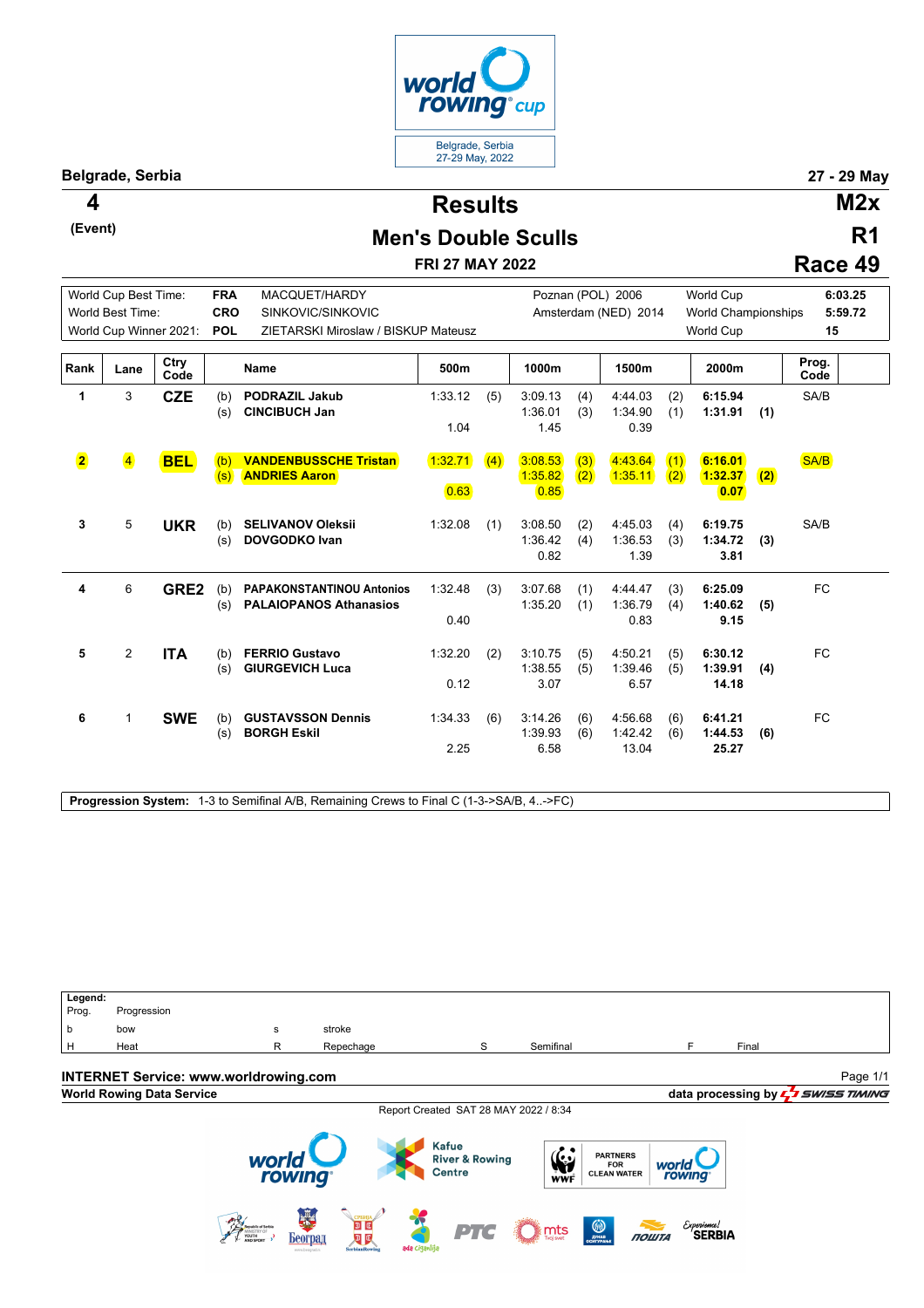

**(Event)**

**Results 4 M2x**

## **Men's Double Sculls**

**SAT 28 MAY 2022**

**SA/B 1 Race 76**

|              | World Cup Best Time:<br><b>FRA</b><br>World Best Time: |              | <b>CRO</b> | MACQUET/HARDY<br>SINKOVIC/SINKOVIC                      |                 |     | Poznan (POL) 2006<br>Amsterdam (NED) 2014 |            |                             |            | <b>World Cup</b><br><b>World Championships</b> | 6:03.25<br>5:59.72 |               |
|--------------|--------------------------------------------------------|--------------|------------|---------------------------------------------------------|-----------------|-----|-------------------------------------------|------------|-----------------------------|------------|------------------------------------------------|--------------------|---------------|
|              | World Cup Winner 2021:                                 |              | <b>POL</b> | ZIETARSKI Miroslaw / BISKUP Mateusz                     |                 |     |                                           |            |                             |            | <b>World Cup</b>                               | 15                 |               |
| Rank         | Lane                                                   | Ctry<br>Code |            | <b>Name</b>                                             | 500m            |     | 1000m                                     |            | 1500m                       |            | 2000m                                          |                    | Prog.<br>Code |
| 1            | 4                                                      | CRO1         | (b)<br>(s) | <b>SINKOVIC Martin</b><br><b>SINKOVIC Valent</b>        | 1:31.14         | (1) | 3:06.50<br>1:35.36                        | (1)<br>(3) | 4:42.07<br>1:35.57<br>0.23  | (2)<br>(2) | 6:15.97<br>1:33.90                             | (1)                | FA            |
| $\mathbf{2}$ | 3                                                      | <b>POL</b>   | (b)<br>(s) | <b>ZIETARSKI Miroslaw</b><br><b>BARANSKI Fabian</b>     | 1:31.66<br>0.52 | (3) | 3:06.78<br>1:35.12<br>0.28                | (3)<br>(2) | 4:41.84<br>1:35.06          | (1)<br>(1) | 6:17.09<br>1:35.25<br>1.12                     | (3)                | <b>FA</b>     |
| 3            | 5                                                      | <b>GBR</b>   | (b)<br>(s) | <b>HAYWOOD Matthew</b><br><b>BOURNE George</b>          | 1:32.15<br>1.01 | (4) | 3:08.59<br>1:36.44<br>2.09                | (4)<br>(4) | 4:44.61<br>1:36.02<br>2.77  | (4)<br>(3) | 6:18.61<br>1:34.00<br>2.64                     | (2)                | <b>FA</b>     |
| 4            | $\overline{2}$                                         | NED1         | (b)<br>(s) | <b>METSEMAKERS Koen</b><br><b>BROENINK Stefan</b>       | 1:31.60<br>0.46 | (2) | 3:06.62<br>1:35.02<br>0.12                | (2)<br>(1) | 4:42.65<br>1:36.03<br>0.81  | (3)<br>(4) | 6:18.71<br>1:36.06<br>2.74                     | (4)                | <b>FB</b>     |
| 5            | $\boxed{6}$                                            | <b>BEL</b>   | (b)<br>(s) | <b>VANDENBUSSCHE Tristan</b><br><b>ANDRIES Aaron</b>    | 1:33.03<br>1.89 | (5) | 3:09.97<br>1:36.94<br>3.47                | (5)<br>(5) | 4:46.82<br>1:36.85<br>4.98  | (5)<br>(5) | 6:30.39<br>1:43.57<br>14.42                    | (5)                | <b>FB</b>     |
| 6            | 1                                                      | GRE1         | (b)<br>(s) | <b>GKAIDATZIS Petros</b><br><b>KALANDARIDIS Ioannis</b> | 1:33.06<br>1.92 | (6) | 3:11.19<br>1:38.13<br>4.69                | (6)<br>(6) | 4:53.92<br>1:42.73<br>12.08 | (6)<br>(6) | 6:39.48<br>1:45.56<br>23.51                    | (6)                | <b>FB</b>     |

**Progression System:** 1-3 to Final A, Remaining Crews to Final B (1-3->FA, 4..->FB)